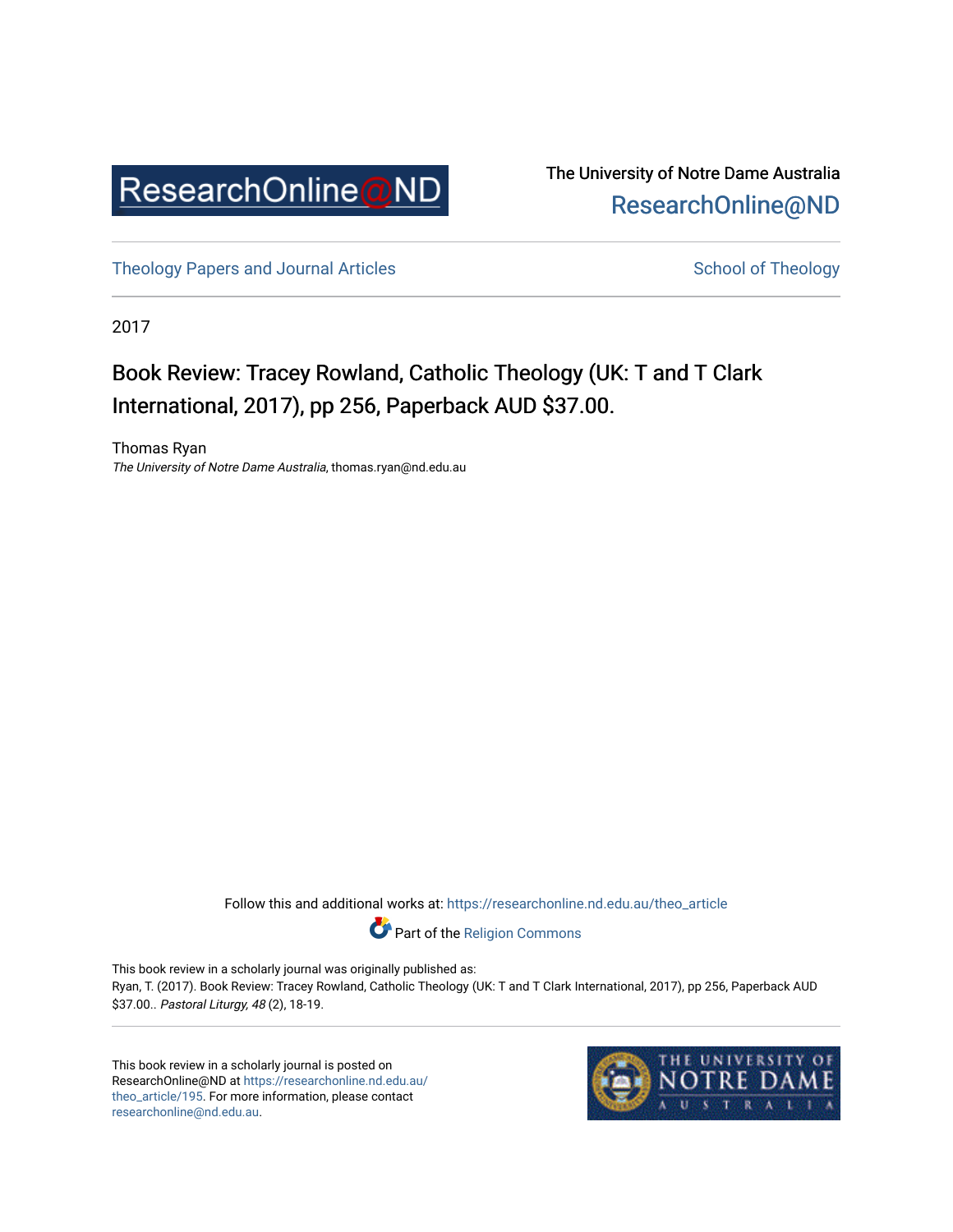This is the author's version of a book review published in *Pastoral Liturgy.*

Ryan, T. (2017) Tracey Rowland, *Catholic Theology* (UK: T and T Clark International, 2017), pp 256, Paperback AUD \$37.00. *Pastoral Liturgy. 48*(2), 18-19.

Permission granted by Pastoral Liturgy for use on ResearchOnline@ND. ©2017 Pastoral Liturgy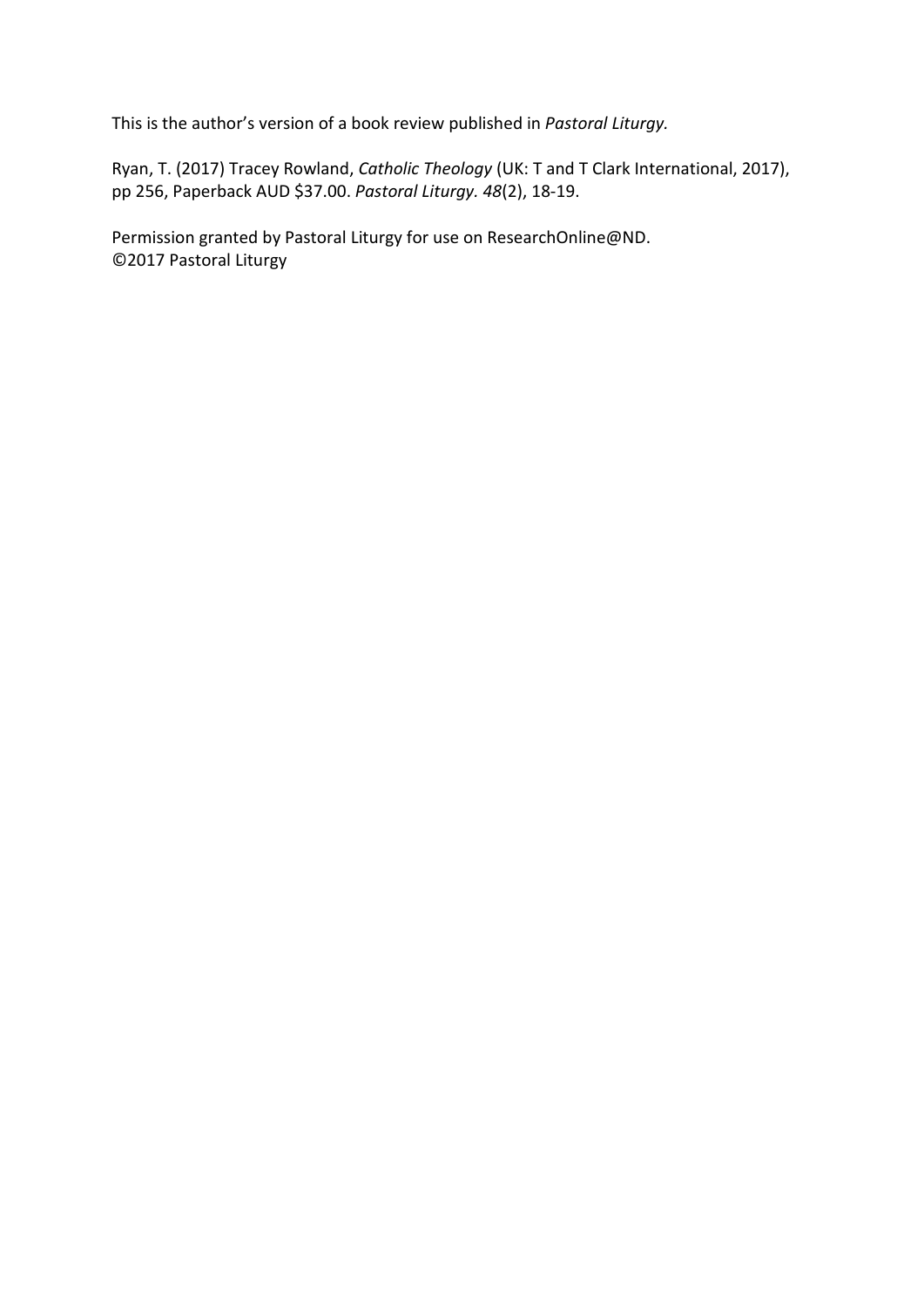## **Book Review**

Tracey Rowland, *Catholic Theology* (UK: T and T Clark International, 2017), pp 256, Paperback AUD \$37.00.

Thomas Ryan sm

## \*\*\*\*\*\*\*\*\*\*\*\*\*

Tracey Rowland, an Australian theologian, is a current member of the International Theological Commission (ITQ). Her latest book aims to a) outline the basic principles in any approach to Catholic theology (Ch. 1) and b) explain four dominant approaches (or 'schools') in 'doing' Catholic theology today and their respective historical backgrounds (Chapters 2-5). Her goal is to offer guideposts for seminarians (and the interested reader) to make sense of theological developments since Vatican 2. She hopes her 'broad-brush exposition' will suffice for the student or reader to fill in 'details or nuances' (2).

The author begins with a summary of the 'perennially' important issues in Fundamental Theology as outlined in ITQ documents: Christ and Trinity; Nature and Grace; Faith and Reason; Scripture and Tradition; Faith and Culture; Truth (meaning) and Praxis (*Logos/Ethos*) etc. Different understandings of these 'binaries' underpin the varied theological projects explored in remaining chapters.

Ch. 2 deals with Thomism and its many 'appropriations' and 'varieties' throughout history. 'Shorthand' descriptions capture the trajectory from Thomas Aquinas  $(13<sup>th</sup>$  century) to the present day: Thomism as 'classical', baroque  $(17<sup>th</sup>$  and  $18<sup>th</sup>$  century), Leonine and neo-Thomism (post Leo XIII to early 1960s), Transcendental and Existential Thomism engaging the modern subject and personal consciousness; local expressions of Thomism (e.g., in Toulouse, Fribourg, United States).

Ch. 3 examines the more synthetic and Patristics- grounded approach of the founders of the journal *Communio* (Hans Urs von Balthasar, Henri de Lubac SJ and Joseph Ratzinger). They searched for a more existential and personalist approach to theology. Rowland uses 'Communio' as an umbrella term for those associated with the 'hermeneutic of reform' in interpreting the documents of Vatican 2.

Conversely, Karl Rahner SJ and Edward Schillebeeckx OP initiated the journal *Concilium,*  discussed in Ch 4. It was a forum for those with a different interpretation from the *Communio* 'group not only of Vatican 2 but, as Rowland suggests, from magisterial teaching of Popes Paul 6, John Paul 2 and Benedict XVI. The *Concilium* stream highlighted the relationship between faith and history, between continuity and change in the light of faith's deepening understanding of the gift of revelation embodied in Jesus Christ. *Concilium,* Rowland observes, was shorthand for the 'spirit of the Council' – a general openness to new ideas of every kind – and for what Ratzinger was to label a 'hermeneutic of rupture' (93).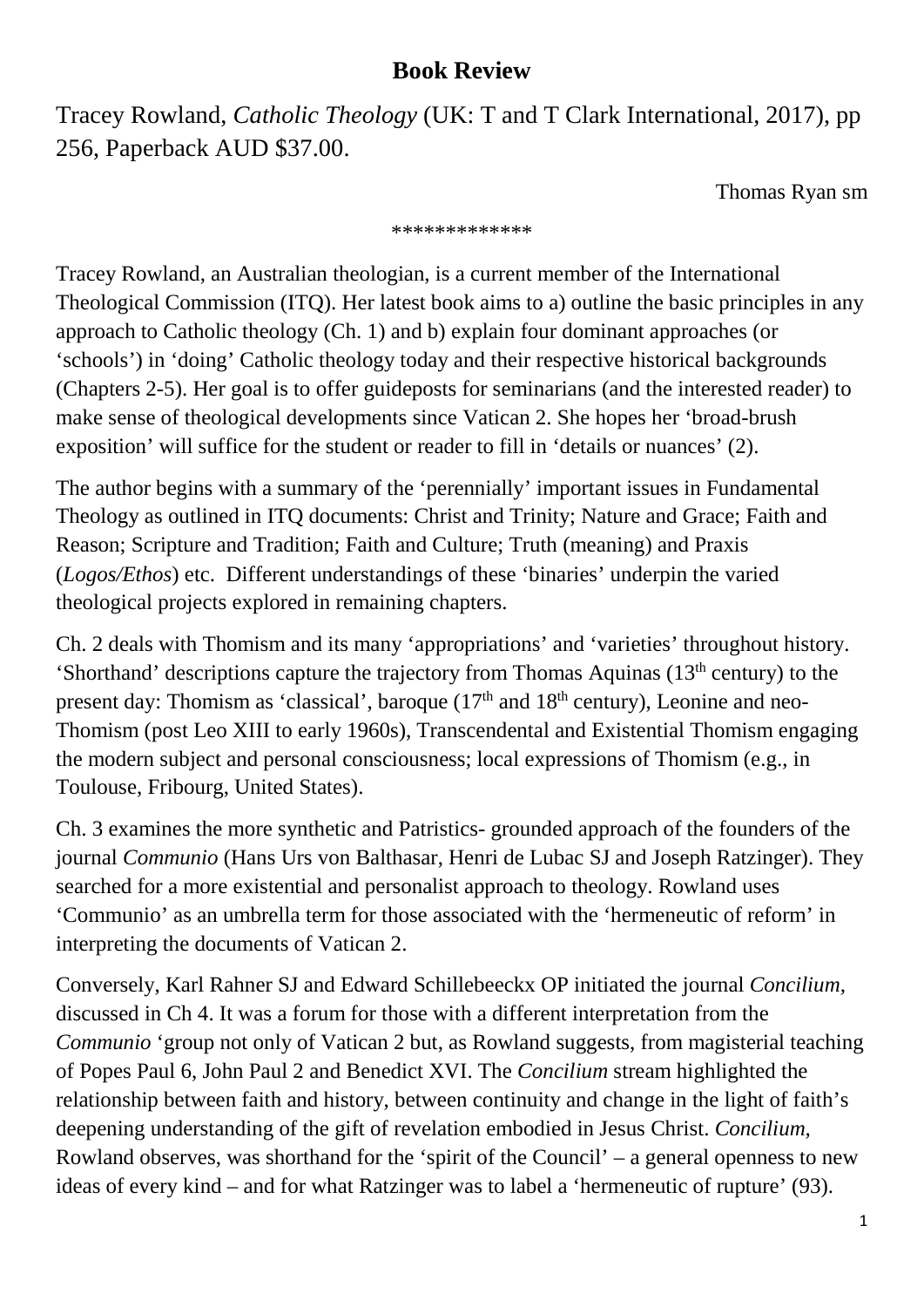With the papacy of Francis 1, Rowland suggests there is a greater focus on Latin American issues and a renewed interest In Liberation Theology. This underpins the final chapter which offers an overview of the theological methodology of this movement's thinkers. The chapter also situates Pope Francis, first, in relation to the school of Liberation Theology and, second, to other approaches already discussed by the author. This is a valuable chapter in itself but also as a means of bringing together the various threads of the book. Towards the end, the author deals with debates over *Amoris Laetitia* (AL) and, specifically, its 'contentious' chapter 8. Ironically, this chapter of AL, rather than an expression of Liberation Theology, presents as a blend of Ignatian discernment and Thomas Aquinas's moral theology. We have come full circle.

The book has a helpful index of topics and names plus four appendices: lists of all Doctors of the Church, of all encyclicals since the 19th century, of the documents of Vatican 2, and of definitions of the various Christological heresies within debate of the early Church Councils.

Some observations to 'fill in details or nuances.' First, Rowland's discussion of Thomism and social ethics (in relation to Liberal social and economic theory and Maritain's 'huge' contribution, particularly, on human rights, 80) could be complemented by noting specific Dominican (and other) contributions to social ethics in the twentieth century. Prior to the first World War, the Dominican Master -General, Andreas Früwirth, openly supported social justice initiatives and scholarship in the Order. From the nineteen thirties, Dominicans taught Church social doctrine at Universities of Louvain, Lille and Fribourg. In 1941, inspired by Louis Joseph Lebret OP, the research centre on social and economic issues and its journal, *Économie et Humanisme,* commenced in France. Finally, the Faculty of Social Sciences was established at the Angelicum University in Rome in 1952. Second, scholarship from the southern hemisphere is relevant here, such as that of Marist author John Thornhill (the first Australian on the International Theological Commission). In 1967 he published a study of society and community from an Aristotelian/Thomistic perspective, namely, *The Person and the Group.*

Second, while Rowland rightly notes the limits of Lonergan's method in relation to the distinctiveness of Christian faith and the unique role of Jesus Christ (and the Church). Studies by Lonergan scholars in the intervening thirty years since his death (1984) have gone some distance in addressing these issues. Robert Doran and Neil Ormerod (both mentioned by Rowland), in their efforts to develop a Trinitarian theology of mission to ground Christology and Ecclesiology, are representative of advances amongst theologians of the Lonergan 'school'.

Third, the renewed interest in Liberation theology occasioned by the pontificate of Francis 1 is one aspect of a shift in the centre of gravity in the theological world in relation to the continental European context of the *Communion/Concilium* pairing that guides Rowland's